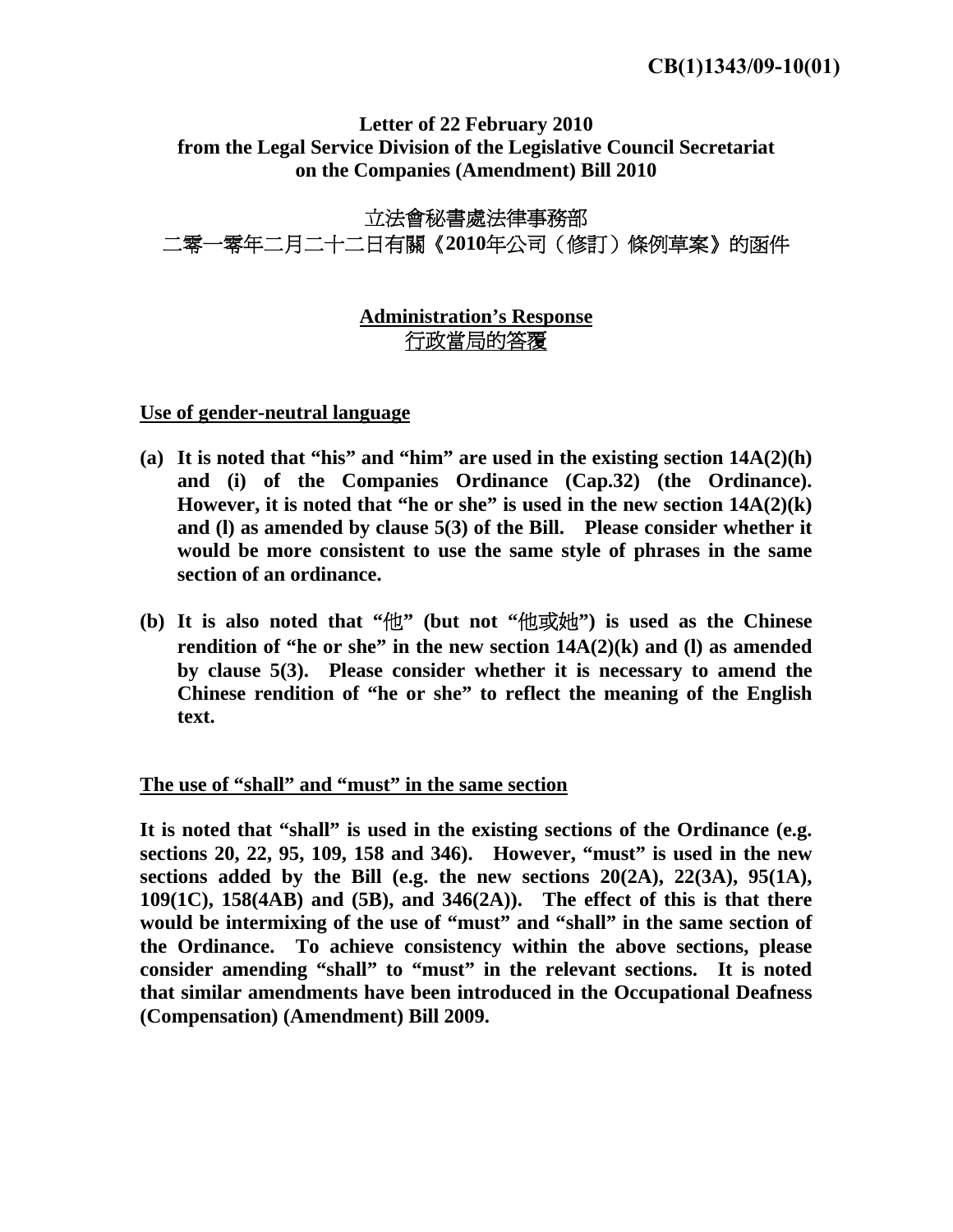### Reply

 Drafting style for legislation needs to be modernised with the aim to minimising assumptions regarding the gender of human referents and using plain language as appropriate. The drafting practice now requires that opportunity is to be taken to use gender-neutral terms or avoid using merely a specific gender pronoun, and to use "must" instead of "shall" to impose an obligation in line with ordinary speech in provisions being inserted. The new section  $14A(2)(k)$  and (l) and the subsections newly added to the existing sections 20, 22, 95, 109, 158 and 346 were drafted in accordance with the latest drafting practice. We, however, do not consider it necessary to make corresponding amendments to the other provisions in those sections. This change of drafting practice is only a matter of change of style. The legal meaning of the relevant provisions is not affected.

2. It is our view that gender-neutrality has no significant implications for Chinese drafting of the phrase "he or she". The Chinese character " $\uparrow\uparrow\downarrow$ " is more gender-neutral compared to "he". For example, "他們" is used for a group of people of both sexes. We, therefore, consider that the use of "他" in the new section  $14A(2)(k)(i)$  and (ii) and  $(2)(l)(i)$  is suitable and concise.

## 答覆

 法例草擬的形式需與時並進,以盡量減少對法例中提及的人的性別作 出假設,並盡量採用顯淺易明的用語。現時的草擬慣例,是在法例加插新條 文時,採用性別中立的字詞,或避免使用代表某一性別的代名詞;並使用 "must"而非"shall"的字眼以表達法例對某些人士施加的責任,以貼近日常用 語。新增的第14A(2)(k)和(l)條及在現有第20、22、95、109、158和346條中新 增的各款,均是按最新的草擬慣例草擬。然而,我們認為無需對該等條文中 的其他條款作相應修訂。有關草擬慣例的轉變純屬形式上的轉變,對有關條 文的法律意義並無影響。

2. 我們認為,性別中立對"he or she"的中文法律草擬影響不大。中文字 的"他"較諸英文中的"he"更為性別中立。例如,"他們"可指一個包括男及女的 群體。因此,我們認為在新增的第14A(2)(k)(i)和(ii)條及(2)(l)(i)條中使用"他" 既適當又簡潔。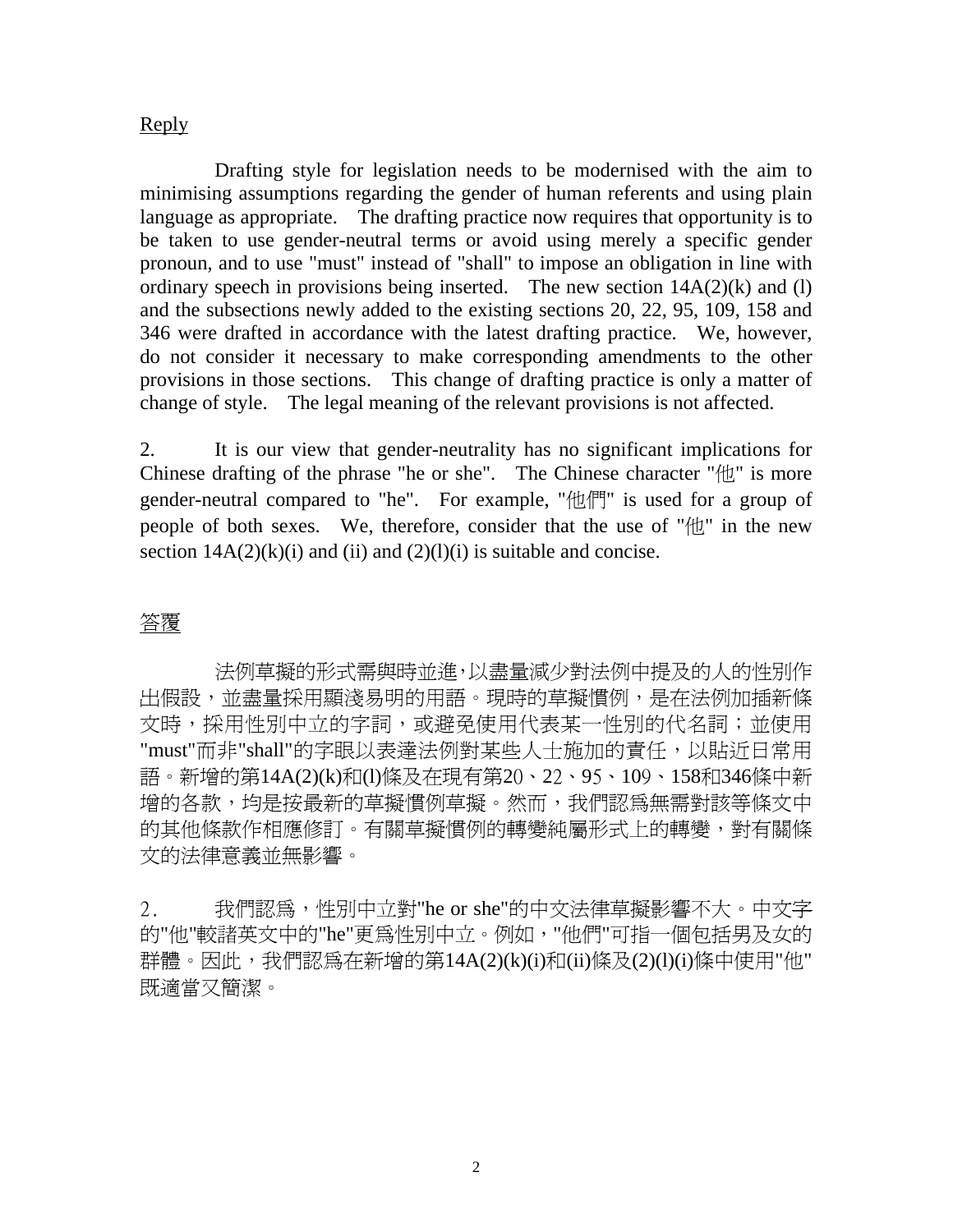#### **Part 7 – clauses 36 to 48**

- **(a) Clauses 36 to 48 seek to remove obstacles to the introduction of paperless holding and transfer of shares and debentures. Under section 4 of and Schedule 1 to the Stamp Duty Ordinance (Cap. 117), a contract note for the sale or purchase of any Hong Kong stock is chargeable with stamp duty. Would the amendments under Part 7 of the Bill have any implications on stamp duty chargeable under the Stamp Duty Ordinance (Cap. 117)?**
- **(b) It is noted that under section 3 of and Schedule 1 to the Electronic Transactions Ordinance (Cap. 553), the provisions of that Ordinance relating to the use of electronic records do not apply to the making, execution or making and execution of any instrument which is required to be stamped or endorsed under the Stamp Duty Ordinance (Cap. 117) other than a contract note to which all agreement under section 5A of that Ordinance relates. Under section 4 of and Schedule 1 to the Stamp Duty Ordinance (Cap. 117), a contract note for the sale or purchase of Hong Kong stock is chargeable with stamp duty. In order to introduce paperless holding and transfer of shares and debentures, apart from amending the Companies Ordinance (Cap. 32) and section 397 of the Securities and Futures Ordinance (Cap. 571), is it necessary to also amend the Electronic Transactions Ordinance (Cap. 553) and/or any other ordinances?**

### Reply

 It is necessary to introduce legislative amendments to take forward the scripless initiative. As mentioned in the paper entitled "Legislative Proposals in the Companies (Amendment) Bill 2009 and Business Registration (Amendment) Bill  $2009$ " (CB(1)1829/08-09(01)) discussed at the meeting of the Panel on Financial Affairs (the FA Panel) on 11 June 2009, the Administration proposes to introduce technical amendments to the Companies Ordinance (CO) to remove, or provide exceptions to, existing limitations in the CO that arise from provisions compelling the issue or use of paper documents of title and transfer. This will be an important first step in the entire legislative process for implementing the scripless initiative.

2. As stated in Annex A to the Administration's reply of 25 January 2010 to the FA Panel's letter of 6 January 2010 on "Follow up to meeting on 4 January 2010", these proposed technical legislative amendments (as enshrined in the Companies (Amendment) Bill (C(A)B) 2010) aim to facilitate the market to focus discussions on the proposed operational model for implementing a scripless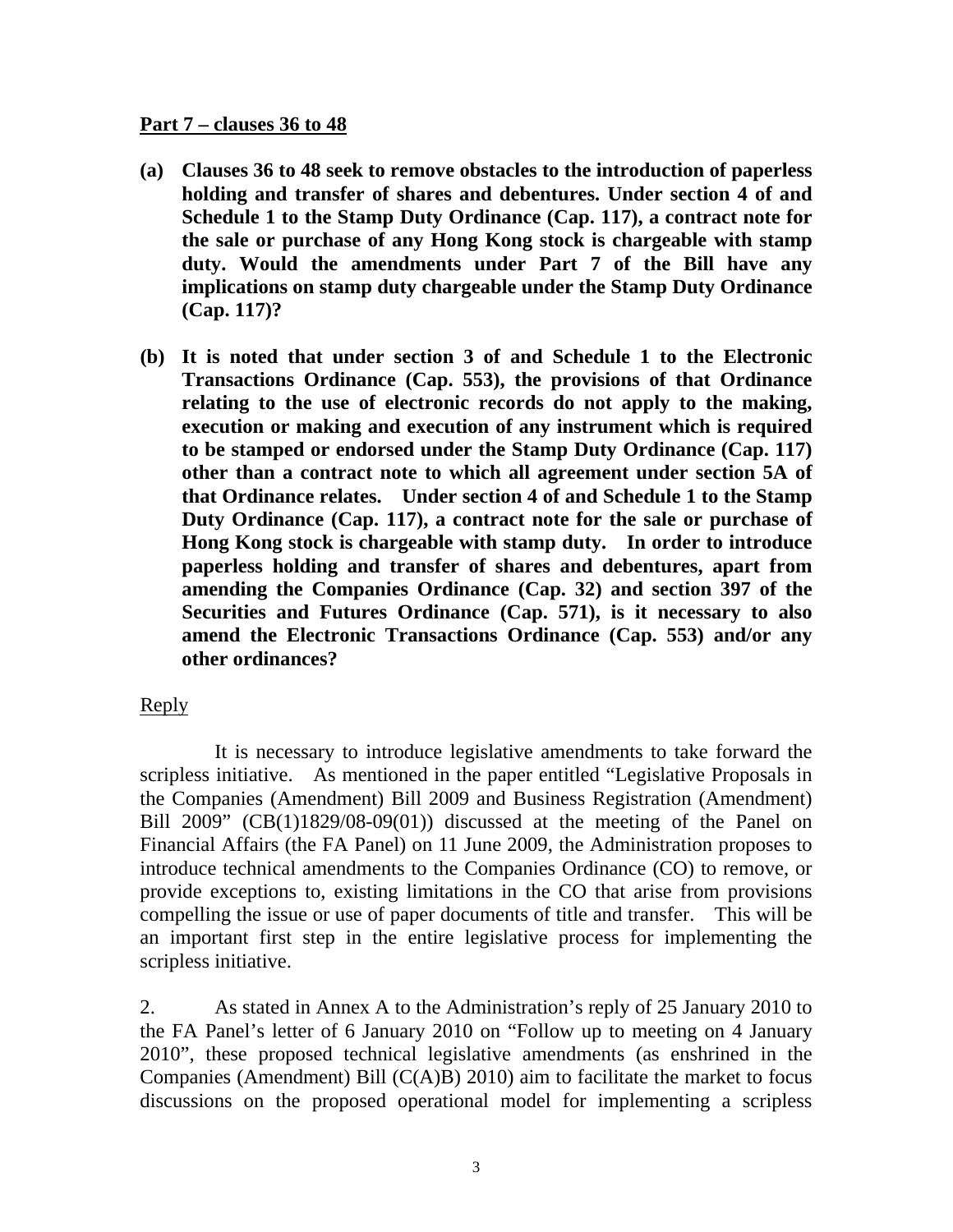securities market in Hong Kong, which is the subject currently under consultation<sup>[1](#page-3-0)</sup>. The amendments will also lay the foundation for implementing a scripless securities market in Hong Kong. By incorporating these amendments into the C(A)B 2010, the Administration hopes to indicate its support for the scripless initiative in principle. $2$ 

3. The proposed legislative amendments contained in Part 7 of the C(A)B 2010 will be commenced only when there is general market consensus on, and readiness to implement, the proposed scripless operational model.

4. Further legislative amendments will be pursued as necessary as the operational model takes shape. These further amendments will set out the framework for regulating the scripless environment, and those that play a key role in that environment. The specific legislative amendments will depend very much on the operational model that is eventually adopted, and hence on the outcome of the current consultation<sup>1</sup>. In addition to the CO, other legislation that will require amendment includes the Securities and Futures Ordinance (SFO) and the Stamp Duty Ordinance  $(SDO)<sup>3</sup>$  $(SDO)<sup>3</sup>$  $(SDO)<sup>3</sup>$ 

## Reply to Question (a)

5. Under the SDO, stamp duty is charged on instruments. For a sale and purchase of Hong Kong stock, the parties shall execute a contract note as required under the SDO and cause the contract note to be stamped. As stated at the first paragraph above, the proposed amendments under Part 7 of the  $C(A)B$  2010 aim to remove, or provide exceptions to, existing limitations in the CO that arise from provisions compelling the issue or use of paper documents of title and transfer (e.g. to remove the statutory obligation to use an instrument of transfer where the transfer is effected in accordance with new legislative provisions under the SFO for the purpose of regulating the scripless environment) (please refer to paragraph 4 above), and do not intend to affect the obligation to execute contract notes.

<span id="page-3-0"></span> $\overline{a}$ 1 As foreshadowed in the Panel Paper discussed at the meeting of the FA Panel on 11 June 2009 (CB(1)1829/08-09(01)), a 3-month consultation on the proposed operational model for implementing a scripless securities market in Hong Kong was launched jointly by the Securities and Futures Commission (SFC), Hong Kong Exchanges and Clearing Limited (HKEx) and the Federation of Share Registrars Limited (FSR) on 30 December 2009 and will end on 31 March 2010. The FA Panel was briefed on the contents of the joint consultation paper at its meeting on 1 February 2010.

<span id="page-3-1"></span><sup>&</sup>lt;sup>2</sup> As stated at paragraph 12(a) of the paper discussed at meeting of the FA Panel held on 1 February 2010 (CB(1)978/09-10(05)).

<span id="page-3-2"></span> $3$  As stated at paragraph 12(b) of the paper discussed at meeting of the FA Panel held on 1 February 2010 (CB(1)978/09-10(05)).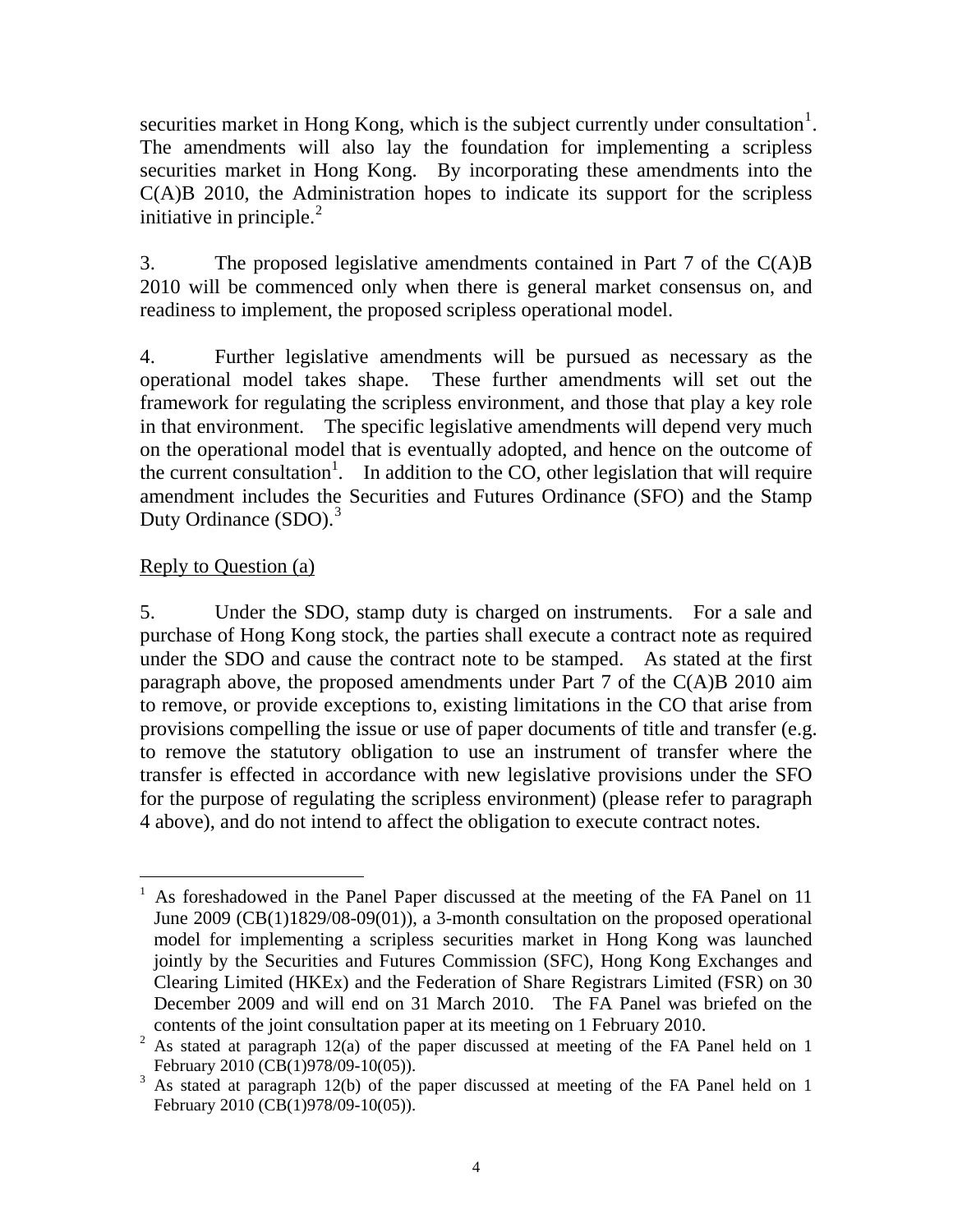### Reply to Question (b)

6. No amendment to the Electronic Transactions Ordinance (ETO) will be required. As question (b) rightly points out, section 3 of and Schedule 1 to the ETO provides that the provisions of the ETO relating to the use of electronic records do not apply to the making, execution or making and execution of any instrument which is required to be stamped or endorsed under the SDO *other than a contract note to which an agreement under section 5A of the SDO relates* (emphasis added). This effectively allows contract notes to be stamped electronically if they are contract notes to which an agreement under s5A of the SDO relates. Appropriate amendments to section 5A or other section(s) of the SDO, if necessary, may be considered as the scripless operational model takes shape. Besides, the scripless proposal, as it now stands, aims to enable transfer without an instrument of transfer. There is no intention to introduce an "electronic instrument of transfer".

### 答覆

 $\overline{a}$ 

 我們有需要修訂法例,以便在香港推行證券市場無紙化。立法會財經 事務委員會在二零零九年六月十一日的會議上,討論了一份題為"《2009 年公 司(修訂)條例草案》及《2009 年商業登記(修訂)條例草案》的立法建議"的文 件(立法會 CB(1)1829/08-09(01)號文件)。政府當局在該文件中建議,對《公司 條例》作出技術性修訂,以消除現時因《公司條例》規定必須發出紙張式所 有權文件或使用紙張式文件轉讓所有權而造成的限制,或就有關限制訂明例 外情況。這將是實行證券市場無紙化的整個立法過程中重要的第一步。

2. 政府當局其後在二零一零年一月二十五日回覆財經事務委員會二零 一零年一月六日就"跟進二零一零年一月四日會議"而發出的信件。一如該覆 函附件A所述,這些對法例的技術性修訂(載於《2010 年公司(修訂)條例草案》) 旨在便利市場人士聚焦討論在香港實行證券市場無紙化的建議運作模式,也 就是目前所進行諮詢的內容<sup>[1](#page-4-0)</sup>。這些修訂也會爲在香港實行證券市場無紙化奠 定基礎。政府當局把這些修訂納入《2010 年公司(修訂)條例草案》,希望藉此 表明原則上支持無紙化建議 $^2$  $^2$ 。

<span id="page-4-0"></span><sup>1</sup> 一如財經事務委員會在二零零九年六月十一日的會議上討論的文件 ( 立法會 CB(1)1829/08-09(01)號文件)所預告,證券及期貨事務監察委員會(證監會)聯同香港交易 及結算所有限公司(港交所)及證券登記公司總會有限公司(登記公司總會)在二零零九年 十二月三十日,就在香港實行證券市場無紙化的建議運作模式展開為期三個月的諮詢, 諮詢期將於二零一零年三月三十一日結束。有關方面已在財經事務委員會二零一零年二 月一日的會議上,向委員會簡介聯合諮詢文件的內容。

<span id="page-4-1"></span>載於財經事務委員會在二零一零年二月一日會議上討論的文件(立法會 CB(1)978/09-10(05)號文件)第 12(a)段。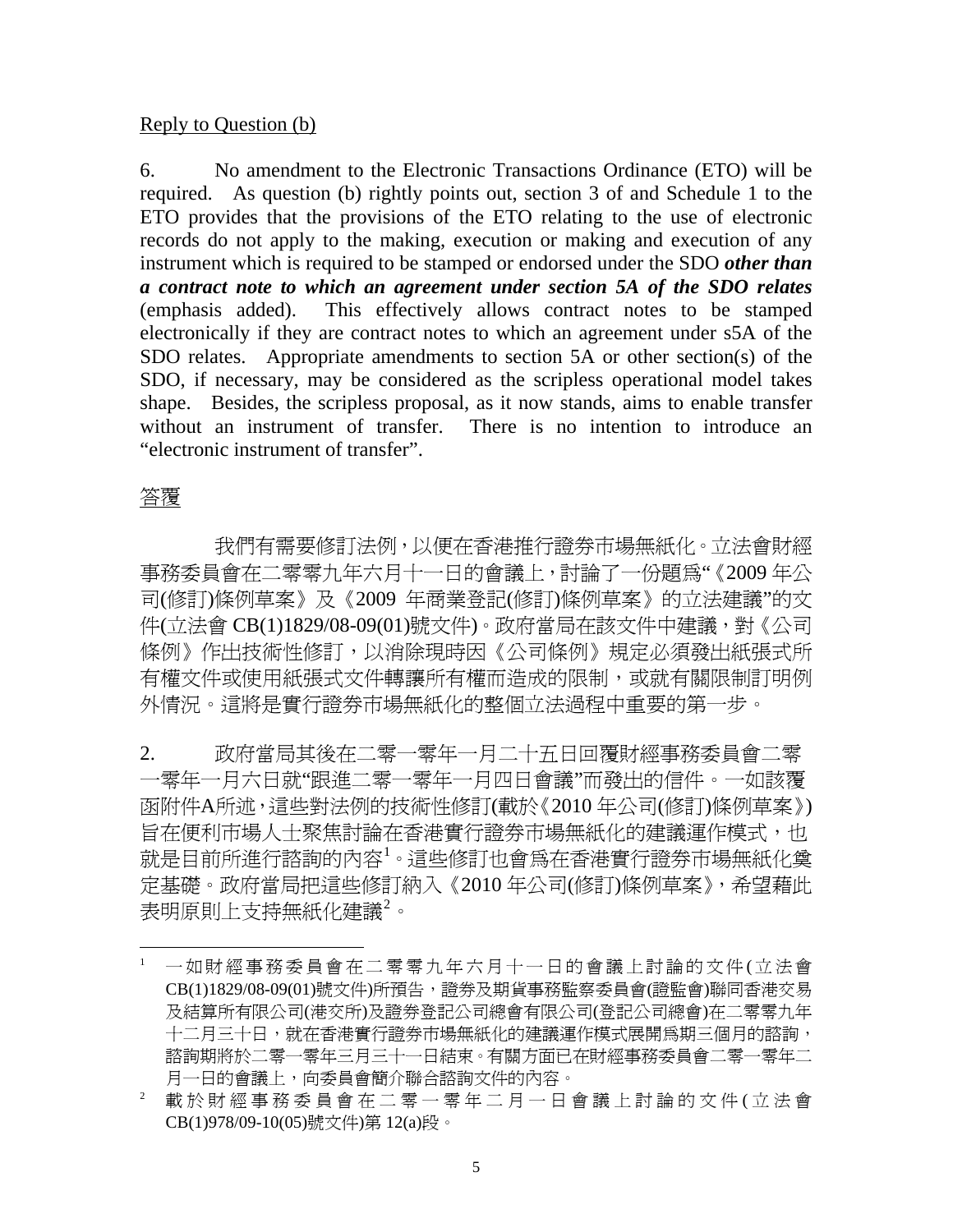3. 載於《2010 年公司(修訂)條例草案》第 7 部的建議修訂,只會在市場 人士普遍就建議的無紙化運作模式達成共識,並為實施這模式作好準備後, 才會生效。

4. 待證券市場無紙化運作模式成形後,我們會按需要作進一步的法例修 訂。有關修訂會為無紙化環境及在當中擔當主要角色的人士訂立規管架構。 具體的法例修訂在很大程度上會取決於最終採納的運作模式,因此亦會視平 是次諮詢的結果而定 <sup>1</sup>。除了《公司條例》 須予修訂外,其他須予修訂的法例 包括《證券及期貨條例》及《印花稅條例》。[3](#page-5-0)

#### 對問題(a)的答覆

5. 根據《印花稅條例》,印花稅是按文書徵收的。有關香港證券的買賣, 有關人士須按《印花稅條例》規定,簽立成交單據,並就該成交單據加蓋印 花。一如上文首段所述,《2010年公司(修訂)條例草案》 第7部的建議修訂,旨 在消除現時因《公司條例》規定必須發出紙張式所有權文件或使用紙張式文 件轉讓所有權而造成的限制(例如在轉讓是按照《證券及期貨條例》為規管無 紙化環境所制定的新法例條文而進行時,免除使用轉讓文書的法定責任)(請參 閱上文第4段),或就有關限制訂明例外情況,但無意影響履行成交單據的責 任。

#### 對問題(b)的答覆

 $\overline{a}$ 

6. 《電子交易條例》無須修訂。一如問題(b)正確指出,《電子交易條例》 第 3 條及附表 1 訂明,條例中有關使用電子紀錄的條文不適用於訂立、簽立 或訂立及簽立根據《印花稅條例》須加蓋印花或加以簽註的文書,*但《印花* **稅條例》 第 5A 條所指的協議所關乎的成交單據除外**(斜體以示強調,為後來 加上)。這實際上容許以電子方式為成交單據加蓋印花,只要有關單據是《印 花稅條例》第 5A 條所指的協議所關乎的成交單據便可。待證券市場無紙化運 作模式成形後,我們會按需要對《印花稅條例》第 5A 條或其他條文作出適當 的修訂。此外,就現時的無紙化建議來看,建議旨在讓證券在沒有轉讓文書 的情況下可以轉讓。我們無意引入"電子轉讓文書"。

<span id="page-5-0"></span>載於二零一零年二月一日財經事務委員會會議上討論的文件(立法會 CB(1)978/09-10(05) 號文件)第 12(b)段。